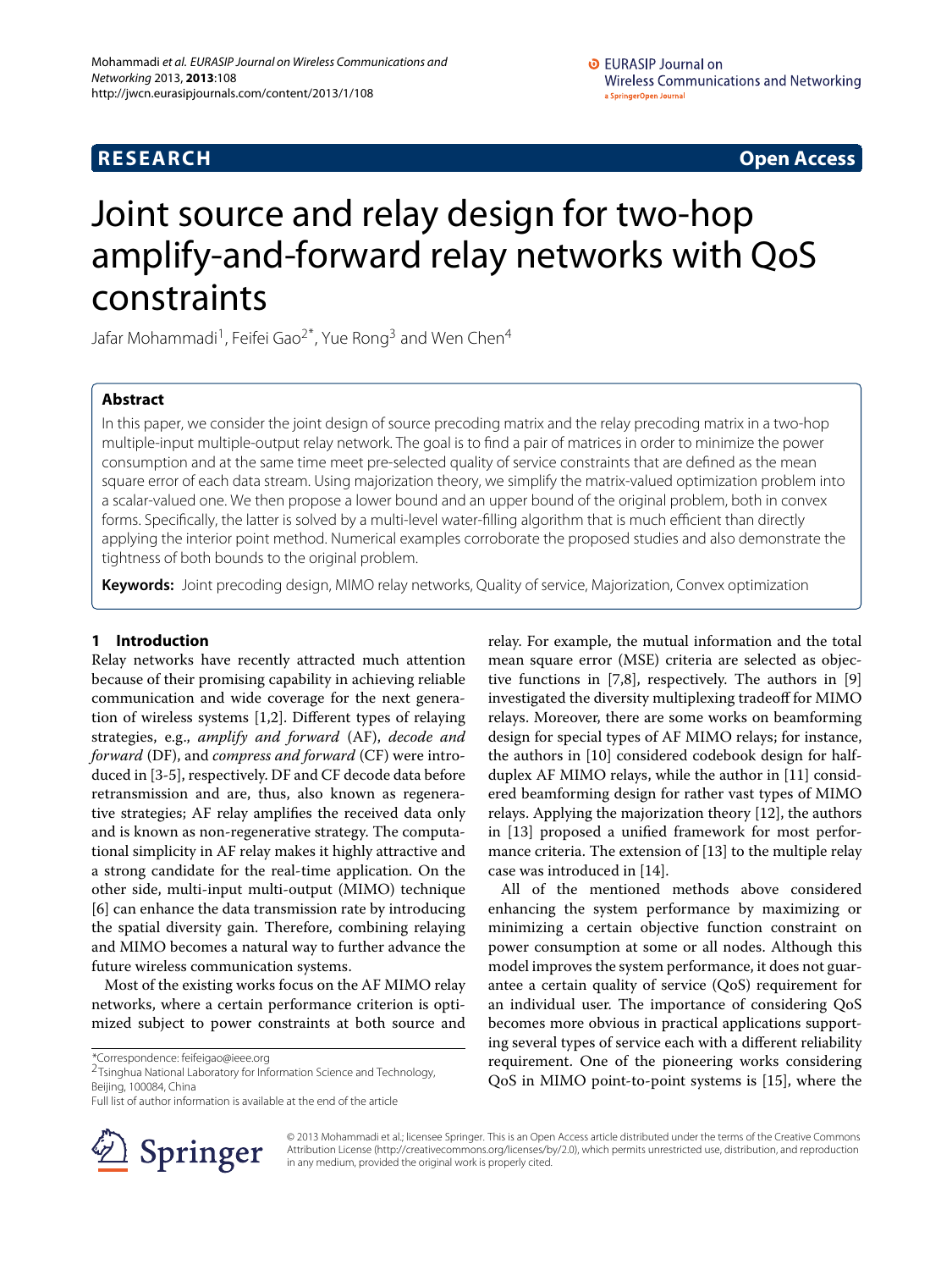authors optimized the transmission power subject to predefined sets of QoS, e.g., individual MSE, signal-to-noise ratio (SNR), and bit error rate. In [\[16\]](#page-12-7), the authors investigated the optimization of source beamforming and relay weighting matrix in order to minimize the total power subject to a given set of QoS for multi-input singleoutput broadcast channel. On the aspect of relay network, AF MIMO relay network with QoS constraints has been investigated in [\[17\]](#page-12-8). Applying majorization theory, the author in [\[17\]](#page-12-8) proposed a unified framework for the design of the optimal structure of the source precoding and relay amplifying matrices. The author applied a successive geometric programming method to obtain the optimal power loading among data streams. Unfortunately, the computational complexity of the proposed solution in [\[17\]](#page-12-8) compromises its suitability for practical implementation. With similar assumptions, the authors in [\[18\]](#page-12-9) considered a simplified version of the problem in which only the relay power is minimized. Then, the minimization is executed over a convex lower bound of the objective function. In a rather more general setup, the authors in [\[19\]](#page-12-10) studied the joint relay and source power minimization and applied the majorization theory to reduce the problem to a scalar one. Then, using QoS convex relaxation, an upper bound and a lower bound on the optimal results are presented.

In this paper, building upon the results in [\[19\]](#page-12-10), we take a specific look into a dual-hop<sup>a</sup> AF MIMO relay network. We first jointly design the source and the relay precoding matrices such that the overall transmission power is minimized subject to a given set of QoS constraints. Applying the majorization theory, we reduce the original matrixvalued problem to a scalar-valued one and then propose two new convex optimization problems whose objective values serve as the lower bound and the upper bound of the original problem. While both new problems can be handled by the existing convex optimization tools, e.g., CVX [\[20\]](#page-12-11), we specifically design a multi-level water-filling (MLWF) algorithm to solve the upper bound problem that can further reduce the computational complexity. Compared with the successive geometric programming approach developed in [\[17\]](#page-12-8), the MLWF algorithm does not require any optimization tool and thus is easier to implement for practical relay systems. Numerical results corroborate the proposed studies and clearly demonstrate the tightness of the proposed lower bound and upper bound, especially over low MSE region.

The rest of this paper is arranged as follows: Section [2](#page-1-0) presents the system model and formulates the optimization problem in matrix form. In Section [3,](#page-2-0) the optimization is simplified to a scalar-valued problem from the majorization theory. Two suboptimal problems whose objectives serve as the upper bound and the lower bound of the original problems are derived in the same section.

In Section [4,](#page-6-0) the upper bound problem is solved from a multi-level water-filling algorithm coupled with decomposition methods. The simulation results are presented in Section [5,](#page-8-0) and conclusions are drawn in Section [6.](#page-10-0)

# **1.1 Notations**

Vectors and matrices are boldface small and capital letters, respectively; the transpose, complex conjugate, Hermitian, inverse, and pseudo-inverse of **A** are denoted by  $A^T$ ,  $A^*$ ,  $A^H$ ,  $A^{-1}$ , and  $A^{\dagger}$ , respectively;  $\|\mathbf{a}\|$  denotes the Euclidean norm of the vector **a**; diag{**a**} is the diagonal matrix with diagonal elements given by **a**, while diag{**A**} is a vector with entries taken from the diagonal elements of **A** ; **I** is the identity matrix; and  $E\{\cdot\}$  is the statistical expectation. Moreover, basic notations and definitions of majorization theory can be found in Appendix [1.](#page-10-1)

# <span id="page-1-0"></span>**2 System model**

As shown in Figure [1,](#page-2-1) we consider a three-node multiantenna relay network that consists of a source node, a relay node, and a destination node, equipped with *M*, *N*, and *P* antennas, respectively. We assume that the direct link between the source and the destination is weak and, therefore, can be neglected. Denote the baseband MIMO channels between the source and relay as the  $N \times M$  matrix **H***s*, while that between the relay and destination as the  $P \times N$  matrix  $H_r$ . We further assume that the channel state information is perfectly known at all nodes. Suppose that *L* data streams, denoted by x, are precoded by an  $M \times L$  precoding matrix **B** at source node. We require  $L \leq \min\{M, N, P\}$  so that the data streams can be detected with linear method at the destination. With an  $N \times N$  precoding matrix **F** at relay, the received signal at destination is as follows:

$$
\mathbf{z} = \mathbf{H}_r \mathbf{F} \mathbf{H}_s \mathbf{B} \mathbf{x} + \mathbf{H}_r \mathbf{F} \mathbf{v}_r + \mathbf{v}_d \tag{1}
$$

where  $\mathbf{v}_r$  and  $\mathbf{v}_d$  are additive white complex Gaussian noise at relay and destination, respectively, i.e.,  $\mathbf{v}_r \in$  $\mathcal{CN}(0, \sigma_r^2 I_N)$  and  $\mathbf{v}_d \in \mathcal{CN}(0, \sigma_d^2 I_N)$ . Without loss of generality, we set  $\sigma_d^2 = \sigma_r^2 = 1$ . Since the correlation and power can be designed through **B**, the data streams from the source can be assumed independent from each other, i.e.,  $E{x}^{H}$  = **I**.

We consider the minimum mean square error detection at destination with a  $P \times L$  decoding matrix **T**. The estimated data can be expressed as follows:

$$
\hat{\mathbf{x}} = \mathbf{T}^H \mathbf{z},\tag{2}
$$

with the error matrix

$$
\mathbf{C} = E\{(\hat{x} - x)(\hat{x} - x)^H\}.
$$
 (3)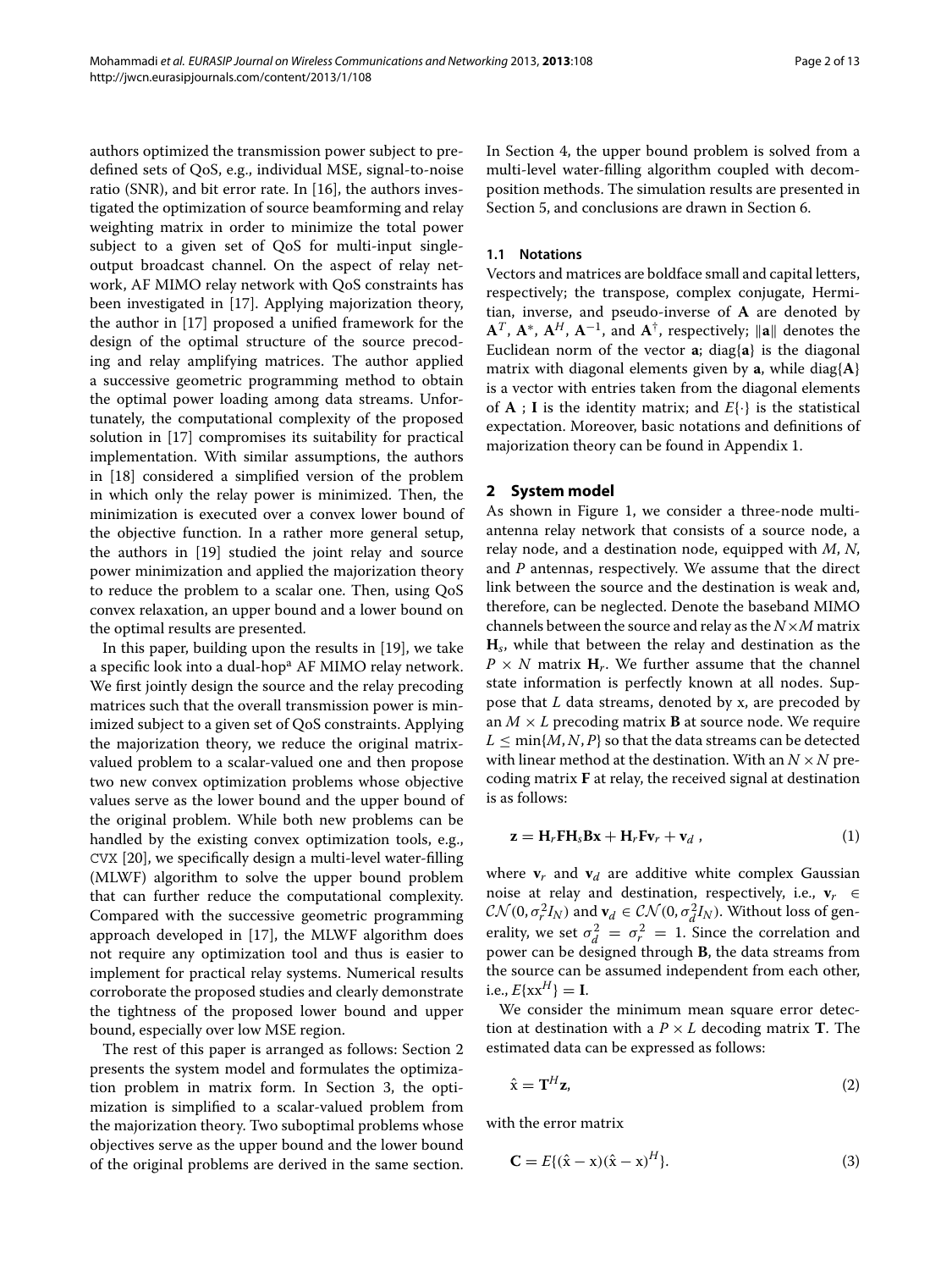

<span id="page-2-1"></span>The MSE is defined as tr*(***C***)*. For the given **B** and **F**, one can easily find the optimal **T** from the standard approach  $[21]:<sup>b</sup>$  $[21]:<sup>b</sup>$ 

$$
\mathbf{T} = \left(\mathbf{H}_r \mathbf{F} \mathbf{H}_s \mathbf{B} (\mathbf{H}_r \mathbf{F} \mathbf{H}_s \mathbf{B})^H + \mathbf{H}_r \mathbf{F} (\mathbf{H}_r \mathbf{F})^H + \mathbf{I}\right)^{-1} \mathbf{H}_r \mathbf{F} \mathbf{H}_s \mathbf{B},
$$
\n(4)

and the corresponding error matrix is

$$
\mathbf{C} = \left[\mathbf{I} + (\mathbf{H}_r \mathbf{F} \mathbf{H}_s \mathbf{B})^H (\mathbf{H}_r \mathbf{F} (\mathbf{H}_r \mathbf{F})^H + \mathbf{I})^{-1} \mathbf{H}_r \mathbf{F} \mathbf{H}_s \mathbf{B}\right]^{-1}.
$$
\n(5)

As in [\[15\]](#page-12-6), the QoS measurement here is taken as the MSE of each individual data stream. Let us denote the QoS vector as  $\rho = [\rho_1, \ldots, \rho_L]^T$ , i.e., the MSE of the *i*th data stream is required to be smaller than  $\rho_i$ . Note that  $\rho_i < 1$ is necessary to avoid trivial solutions.

From [\(5\)](#page-2-2), the QoS constraints are stated as follows:

$$
\mathbf{C}_{ii} \leq \rho_i \quad \text{or} \quad \text{diag}\{\mathbf{C}\} \leq \boldsymbol{\rho}, \tag{6}
$$

where '≤' denotes the element-wise operation if used between vectors.

The average power consumed by the source is computed from

$$
E\{\text{tr}(\mathbf{B}\mathbf{x}\mathbf{x}^{H}\mathbf{B}^{H})\} = \text{tr}(\mathbf{B}\mathbf{B}^{H}),\tag{7}
$$

while that spent by the relay is

$$
E\{\text{tr}((\mathbf{F}\mathbf{H}_s\mathbf{B}\mathbf{x} + \mathbf{F}\mathbf{v}_r)(\mathbf{F}\mathbf{H}_s\mathbf{B}\mathbf{x} + \mathbf{F}\mathbf{v}_r)^H)\}
$$
  
= tr(\mathbf{F}(\mathbf{H}\_s\mathbf{B}\mathbf{B}^H\mathbf{H}\_s^H + \mathbf{I})\mathbf{F}^H).

#### <span id="page-2-0"></span>**3 Optimization problem**

The goal is to find the optimal **B** and **F** to minimize the overall power spent by the source and relay and at the same time meet the QoS requirements.

Define

$$
\mathbf{M} = \mathbf{H}_r \mathbf{F} \mathbf{H}_s \mathbf{B},\tag{8}
$$

$$
\mathbf{R} = ((\mathbf{H}_r \mathbf{F})(\mathbf{H}_r \mathbf{F})^H + \mathbf{I})^{-1}.
$$
 (9)

The optimization problem is then expressed as follows:

<span id="page-2-3"></span>(P1): min  
\n
$$
tr(BB^{H}) + tr(F(H_{s}BB^{H}H_{s}^{H} + I)F^{H})
$$
\n(10)  
\nsubject to diag{(I + M^{H}RM)<sup>-1</sup>}  $\leq \rho$ .

Unfortunately, the problem is non-convex and cannot be solved in an efficient way.

# <span id="page-2-2"></span>**3.1 Equivalent problem**

Let us define a new optimization:

$$
\text{(P2):} \quad \min_{\tilde{\mathbf{B}}, \mathbf{F}} \quad \text{tr}(\tilde{\mathbf{B}}\tilde{\mathbf{B}}^H) + \text{tr}(\mathbf{F}(\mathbf{H}_s\tilde{\mathbf{B}}\tilde{\mathbf{B}}^H\mathbf{H}_s^H + \mathbf{I})\mathbf{F}^H) \tag{11}
$$
\n
$$
\text{subject to} \quad \text{diag}\{(\mathbf{I} + \tilde{\mathbf{M}}^H\mathbf{R}\tilde{\mathbf{M}})^{-1}\} \succ^w \rho
$$
\n
$$
\tilde{\mathbf{M}} = \mathbf{H}_r\mathbf{F}\mathbf{H}_s\tilde{\mathbf{B}} \tag{12}
$$
\n
$$
\tilde{\mathbf{M}}^H\mathbf{R}\tilde{\mathbf{M}} \text{ is diagonal,}
$$

where  $\succ^w$  means weak majorization, and the details can be found in Appendix [1.](#page-10-1)

#### **Theorem 1.** *Problems (P1) and (P2) are equivalent.*

*Proof.* The idea is to prove that for each feasible point of (P1), there is a corresponding feasible point in (P2) that yields the same objective value and vice versa.

*(P1)*−→*(P2):* For any feasible **B** in (P1), construct a new matrix  $\tilde{\mathbf{B}} = \mathbf{B}\mathbf{O}$ , where **O** is the unitary eigenmatrix of  $M^H$ **RM**. Then,  $\tilde{M}^H$ **R** $\tilde{M}$  is a diagonal matrix. It can be readily checked that the objective value of  $(P2)$  with  $(\tilde{B}, F)$ is the same as the objective value of (P1) with *(***B**, **F***)*. Moreover, since  $I + \tilde{M}^H R \tilde{M}$  is a diagonal matrix, there is

$$
\begin{aligned} \text{diag}\{(\mathbf{I} + \tilde{\mathbf{M}}^H \mathbf{R} \tilde{\mathbf{M}})^{-1}\} &= \lambda \{(\mathbf{I} + \tilde{\mathbf{M}}^H \mathbf{R} \tilde{\mathbf{M}})^{-1}\} \\ &= \lambda \{(\mathbf{I} + \mathbf{M}^H \mathbf{R} \mathbf{M})^{-1}\} = \lambda \{Z\}, \end{aligned} \tag{12}
$$

where  $\mathbf{Z} \triangleq (\mathbf{I} + \mathbf{M}^H \mathbf{R} \mathbf{M})^{-1}$ . From  $\mathbf{Z}_{ii} \leq \rho_i$ , one can conclude that diag{ $\mathbf{Z}$ }  $\succ^w \rho$ . We further know from Lemma 2 in Appendix [1](#page-10-1) that  $\lambda$ {**Z**}  $\succ$ <sup>*w*</sup> diag{**Z**}. Therefore,  $\lambda$ {**Z**}  $\succ$ <sup>*w*</sup>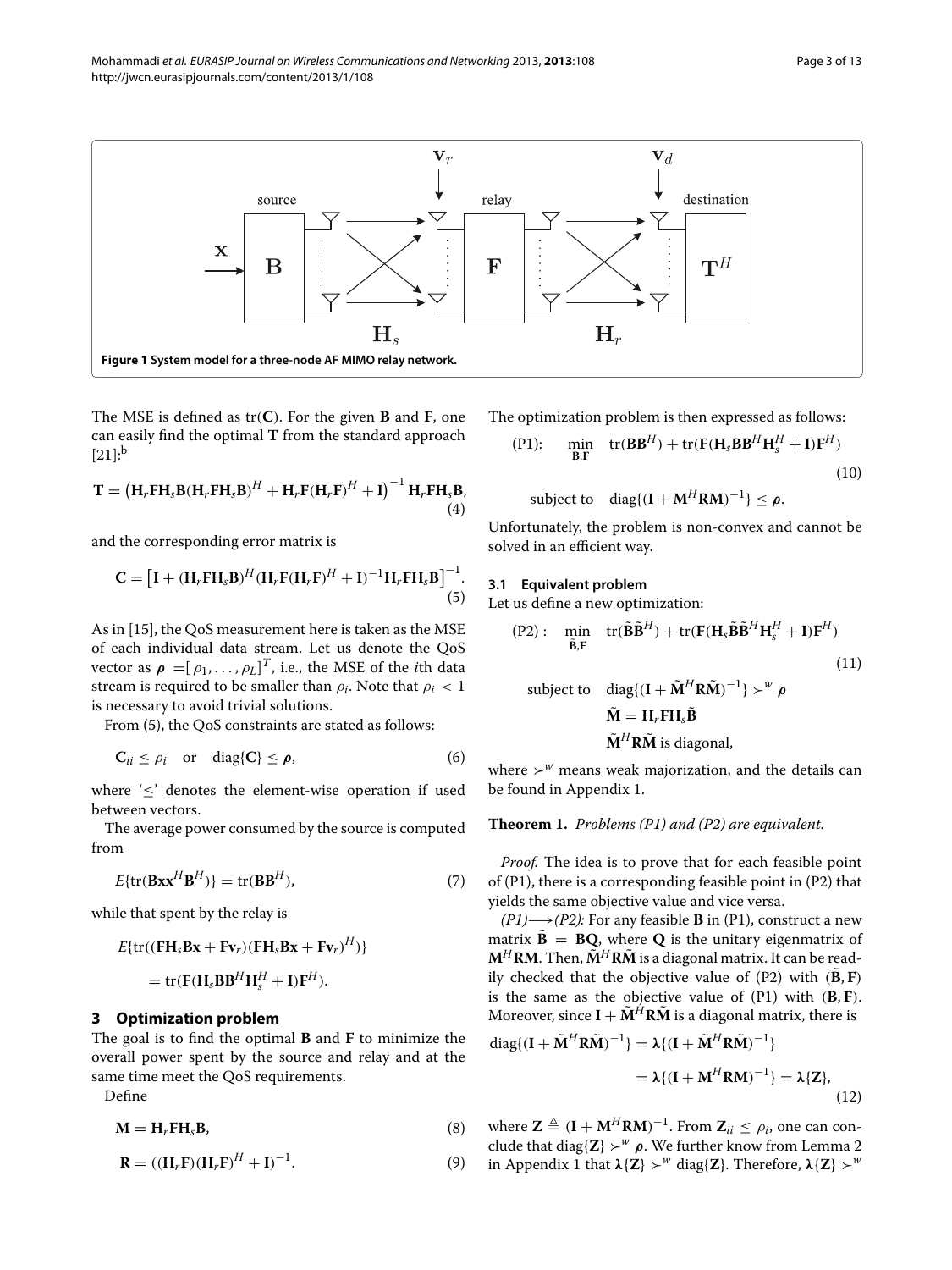*ρ* and we achieve the conclusion that for any feasible point *(***B**, **F***)* in (P1), there is always a corresponding feasible point  $(\tilde{B}, F)$  in (P2) that gives the same objective value.

*(P2)*→*<i>(P1)*: Define  $\tilde{Z}$  =  $(I + \tilde{M}^H R \tilde{M})^{-1}$  and assume that  $(\tilde{B}, F)$  is a feasible point of  $(P2)$ . From  $(P2)$ , we know that diag{ $\tilde{Z}$ } =  $\lambda \{ \tilde{Z} \}$   $>^w$  *ρ* holds. From Lemma 3 in Appendix [1,](#page-10-1) we know that there exists a vector **c** satisfying both  $\lambda \{ \tilde{Z} \}$  > **c** and **c**  $\leq \rho$ . From Lemma 2, we know that for each  $c \prec \lambda \{ \tilde{Z} \}$ , there exists a matrix **W** with diag{**W**} =  $c$  and  $\lambda$ {**W**} =  $\lambda$ { $\tilde{Z}$ }. Let  $\mathbf{W} = \mathbf{Q}^H \tilde{Z} \mathbf{Q}$  and define  $\mathbf{B} = \tilde{\mathbf{B} Q}$ . Then, diag{ $(I + M^H RM)^{-1}$ } = diag{ $W$ } <  $\rho$ . Moreover, the objective function of (P1) with *(***B**, **F***)* is the same as the objective function of (P2).  $\Box$ 

#### **3.2 Processing matrix variables**

Based on Theorem 1, we can solve (P2) instead of (P1).

Define two new positive semi-definite matrices as well as their singular value decomposition (SVD) as follows:

$$
\mathbf{X} = \mathbf{H}_s \tilde{\mathbf{B}} \tilde{\mathbf{B}}^H \mathbf{H}_s^H = \mathbf{U}_X \mathbf{\Lambda}_X \mathbf{U}_X^H, \tag{13}
$$

$$
\mathbf{Y} = \mathbf{H}_r \mathbf{F} (\mathbf{X} + \mathbf{I}) \mathbf{F}^H \mathbf{H}_r^H = \mathbf{U}_Y \mathbf{\Lambda}_Y \mathbf{U}_Y^H, \tag{14}
$$

where  $U_X$  and  $U_Y$  are the  $N \times L$  and  $P \times L$  orthonormal matrices, respectively. Throughout this paper, we always sort the singular values and eigenvalues in an increasing order. Note that it is still possible that  $\Lambda_X$  or  $\Lambda_Y$  contains some zero entries.

The matrices  $H_{S}$ **B** and  $H_{r}$ **F** can be represented as follows:

$$
\mathbf{H}_{s}\tilde{\mathbf{B}}=\mathbf{U}_{X}\mathbf{\Lambda}_{X}^{\frac{1}{2}}\mathbf{V}_{X}^{H},\tag{15}
$$

$$
H_r F = U_Y \Lambda_Y^{\frac{1}{2}} V_Y^H (X+I)^{-\frac{1}{2}},
$$
\n(16)

where  $V_X$  can be any  $L \times L$  unitary matrix, and  $V_Y$  can be any  $N \times L$  orthonormal matrices. These two matrices will be designed later to fulfill the optimality requirement.

Let

$$
\mathbf{H}_s = \mathbf{U}_s \Lambda_s \mathbf{V}_s^H \text{ and } \mathbf{H}_r = \mathbf{U}_r \Lambda_r \mathbf{V}_r^H
$$
 (17)

be the SVD of  $H_s$  and  $H_r$  respectively. We further express the singular matrices as  $\mathbf{U}_s \triangleq [\mathbf{U}_{s,2}, \mathbf{U}_{s,1}]$  and  $\mathbf{U}_r \triangleq$  $[V_{r,2}, U_{r,1}]$ , in which  $U_{s,1}$  and  $U_{r,1}$  contain *L* first columns. One can rewrite [\(15\)](#page-3-0) and [\(16\)](#page-3-1) as follows:

$$
\begin{bmatrix} \Sigma_s & \mathbf{0}_{L \times (M-L)} \\ \mathbf{0}_{(N-L) \times L} & \mathbf{0}_{(N-L) \times (M-L)} \end{bmatrix} \mathbf{V}_s^H \tilde{\mathbf{B}} = \mathbf{U}_s^H \mathbf{U}_X \mathbf{\Lambda}_X^{\frac{1}{2}} \mathbf{V}_X^H , \qquad (18)
$$

$$
\begin{bmatrix} \boldsymbol{\Sigma}_r & \mathbf{0}_{L\times (N-L)} \\ \mathbf{0}_{(P-L)\times L} & \mathbf{0}_{(P-L)\times (N-L)} \end{bmatrix} \mathbf{V}_r^H \mathbf{F} = \mathbf{U}_r^H \mathbf{U}_Y \boldsymbol{\Lambda}_Y^{\frac{1}{2}} \mathbf{V}_Y^H (\mathbf{X} + \mathbf{I})^{-\frac{1}{2}}.
$$

There are three cases to be discussed:

• If  $N = M = L$ , then **B** can be re-expressed from [\(18\)](#page-3-2) as

$$
\tilde{\mathbf{B}} = \mathbf{V}_s \mathbf{\Sigma}_s^{-1} \mathbf{U}_{s,1}^H \mathbf{U}_X \mathbf{\Lambda}_X^{\frac{1}{2}} \mathbf{V}_X^H.
$$
\n(19)

• If  $M > N = L$ , [\(18\)](#page-3-2) can be simplified as

$$
\left[\mathbf{\Sigma}_{s}^{-1} \mathbf{0}_{L\times(M-L)}\right] \mathbf{V}_{s}^{H} \tilde{\mathbf{B}} = \mathbf{U}_{s,1}^{H} \mathbf{U}_{X} \Lambda_{X}^{\frac{1}{2}} \mathbf{V}_{X}^{H}.
$$
 (20)

The solution for  $\tilde{B}$  is not unique, and the one which minimizes the objective function should be chosen. Basically, we need to solve

<span id="page-3-4"></span><span id="page-3-3"></span>
$$
\min_{\tilde{\mathbf{B}}} \text{tr}(\tilde{\mathbf{B}}\tilde{\mathbf{B}}^H) \tag{21}
$$

subject to  $\left[\mathbf{\Sigma}_{s}^{-1} \mathbf{0}_{L\times (M-L)}\right] \mathbf{V}_{s}^{H} \tilde{\mathbf{B}} = \mathbf{U}_{s,1}^{H} \mathbf{U}_{X} \mathbf{\Lambda}_{X}^{\frac{1}{2}} \mathbf{V}_{X}^{H}.$ 

Note that the second term in the objective function is not included in [\(21\)](#page-3-3) since it will be taken cared by **F**. From Lemma 9 in [\[14\]](#page-12-5), the optimal structure of  $\tilde{\mathbf{B}}$  is as follows:

<span id="page-3-5"></span>
$$
\widetilde{\mathbf{B}} = \mathbf{V}_s \left[ \boldsymbol{\Sigma}_s^{-1} \ \mathbf{0}_{L \times (M-L)} \right]^T \mathbf{U}_{s,1}^H \mathbf{U}_X \boldsymbol{\Lambda}_X^{\frac{1}{2}} \mathbf{V}_X^H. \tag{22}
$$

• If  $M > L$  and  $N > L$ , then [\(20\)](#page-3-4) holds if and only if  $\mathbf{U}_{s,2}^H \mathbf{U}_X = \mathbf{0}_{((N-L)\times N)}$ . In this case, [\(22\)](#page-3-5) is still the optimal structure for  $\tilde{B}$ . Please refer to [\[14\]](#page-12-5) for the detailed derivation.

Following the same procedure, the optimal structure of **F** can be computed as follows:

<span id="page-3-6"></span>
$$
\mathbf{F} = \mathbf{V}_r \left[ \boldsymbol{\Sigma}_r^{-1} \ \mathbf{0}_{L \times (N-L)} \right]^T \mathbf{U}_{r,1}^H \mathbf{U}_Y \boldsymbol{\Lambda}_Y^{\frac{1}{2}} \mathbf{V}_Y^H (\mathbf{X} + \mathbf{I})^{-\frac{1}{2}}.
$$
\n(23)

We then proceed to the optimization over new variables  $U_X$ ,  $V_X$ ,  $U_Y$ ,  $V_Y$ ,  $\Lambda_X$ , and  $\Lambda_Y$ . Substituting [\(22\)](#page-3-5) and [\(23\)](#page-3-6) into (P2) yields the new objective function

<span id="page-3-1"></span><span id="page-3-0"></span>tr(
$$
\mathbf{\Lambda}_s^{\dagger} \mathbf{U}_{s,1}^H \mathbf{U}_X \mathbf{\Lambda}_X \mathbf{U}_X^H \mathbf{U}_{s,1} \mathbf{\Lambda}_s^{\dagger}) + \text{tr}(\mathbf{\Lambda}_r^{\dagger} \mathbf{U}_{r,1}^H \mathbf{U}_Y \mathbf{\Lambda}_Y \mathbf{U}_Y^H \mathbf{U}_{r,1} \mathbf{\Lambda}_r^{\dagger}),
$$
\n(24)

where the pseudo-inverses of  $\Lambda_{s}^{\dagger}$  and  $\Lambda_{r}^{\dagger}$  are  $\left[\Sigma_{s}^{-1}\right]$  $\bm{0}_{L\times (N-L)}\big]^T$  and  $\big[\bm{\Sigma}_r^{-1}\bm{0}_{L\times (M-L)}\big]^T$ , respectively. We apply the inversion lemma [\[22\]](#page-12-13),

$$
(\mathbf{A}_1 + \mathbf{A}_2 \mathbf{A}_3 \mathbf{A}_4)^{-1} = \mathbf{A}_1^{-1} - \mathbf{A}_1^{-1} \mathbf{A}_2 (\mathbf{A}_3^{-1} + \mathbf{A}_4 \mathbf{A}_1^{-1} \mathbf{A}_2)^{-1}
$$

$$
\times \mathbf{A}_4 \mathbf{A}_1^{-1},
$$
(25)

for the constraint and obtain

$$
(\mathbf{I} + \tilde{\mathbf{M}}^H \mathbf{R} \tilde{\mathbf{M}})^{-1} = \mathbf{I} - \underbrace{\tilde{\mathbf{M}}^H (\mathbf{R}^{-1} + \tilde{\mathbf{M}} \tilde{\mathbf{M}}^H)^{-1} \tilde{\mathbf{M}}}_{\mathbf{G}},
$$
 (26)

<span id="page-3-2"></span>where **G** is defined as the corresponding term. Substituting [\(22\)](#page-3-5) and [\(23\)](#page-3-6) into **G** yields

<span id="page-3-7"></span>
$$
\mathbf{G} = \mathbf{V}_{X} \mathbf{\Lambda}_{X}^{\frac{1}{2}} (\mathbf{\Lambda}_{X} + \mathbf{I})^{-\frac{1}{2}} \mathbf{U}_{X}^{H} \mathbf{V}_{Y} \mathbf{\Lambda}_{Y}^{\frac{1}{2}} [\mathbf{\Lambda}_{Y} + \mathbf{I}]^{-1} \mathbf{\Lambda}_{Y}^{\frac{1}{2}} \mathbf{V}_{Y}^{H} \mathbf{U}_{X}
$$

$$
\times (\mathbf{\Lambda}_{X} + \mathbf{I})^{-\frac{1}{2}} \mathbf{\Lambda}_{X}^{\frac{1}{2}} \mathbf{V}_{X}^{H}. \tag{27}
$$

*Remark 1.* Representing the problem in terms of these new variables decreases the dependency between the objective function and constraints and thus facilitates the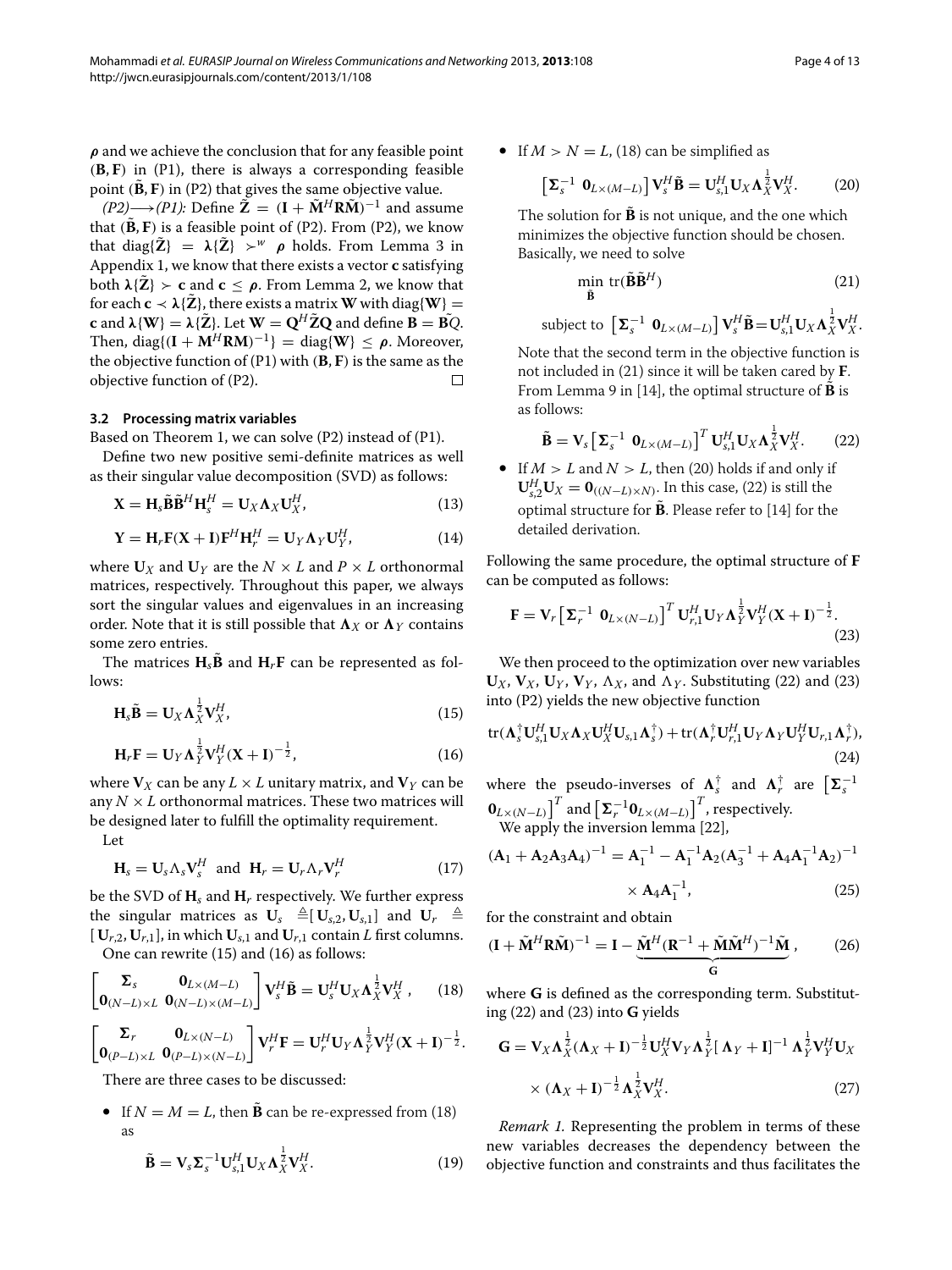optimization procedure. For example, **U***<sup>Y</sup>* is only involved in objective function, but not in the constraints. Hence, we can adjust  $U_Y$  to change the objective without affecting the constraint. Reversely,  $V_X$  and  $V_Y$  only affect the constraint, but not the objective function.

*Remark 2.* On the other hand, the diagonality constraint in (P2) can be satisfied by only adjusting  $V_X$  so that the other constraint and the objective functions will not be affected.

# **3.3 Simplification**

In the following subsections, we derive the optimum structures for  $V_X$ ,  $V_Y$ ,  $U_X$ , and  $U_Y$ , respectively.

# 3.3.1 Optimal  $V_X$  and  $V_Y$

The functionality of the optimal  $V_X$  is to make **G** diagonal. Moreover, if there is a  $V<sub>Y</sub>$  such that all components in diag{ $I - G$ } are minimized simultaneously, then this  $V_Y$ must be optimal because it provides the largest possible freedom to optimize over the rest variables, i.e.,  $U_X$ ,  $U_Y$ ,  $\Lambda_X$ , and  $\Lambda_Y$ . Applying (9.H.2 in [\[12\]](#page-12-3)) on **G**, we obtain

$$
\lambda\{G\} \prec_w \text{diag}\{\hat{G}\}\,,\tag{28}
$$

where

$$
\hat{\mathbf{G}} = \mathbf{\Lambda}_X^{\frac{1}{2}} (\mathbf{\Lambda}_X + \mathbf{I})^{-\frac{1}{2}} \mathbf{\Lambda}_Y^{\frac{1}{2}} [\mathbf{\Lambda}_Y + \mathbf{I}]^{-1} \mathbf{\Lambda}_Y^{\frac{1}{2}} (\mathbf{\Lambda}_X + \mathbf{I})^{-\frac{1}{2}} \mathbf{\Lambda}_X^{\frac{1}{2}}
$$
(29)

is the multiplication of the diagonal matrices in [\(27\)](#page-3-7). According to the definition of submajorization and supermajorization in Appendix [1,](#page-10-1) [\(28\)](#page-4-0) can also be written as follows:

$$
-\lambda\{\mathbf{G}\}\prec^w-\text{diag}\{\hat{\mathbf{G}}\}\tag{30}
$$

and is equivalent to

$$
1 - \lambda \{G\} \prec^W 1 - \text{diag}\{\hat{G}\},\tag{31}
$$

where **1** is an all one vector. Moreover, [\(31\)](#page-4-1) can be reexpressed as follows:

<span id="page-4-2"></span>
$$
\lambda \{I - G\} \prec^w \text{diag}\{I - \hat{G}\}.
$$
 (32)

Since one can always find  $V_X$  that makes **G** diagonal, there is  $\lambda$ {**I** – **G**} = diag{**I** – **G**}. Moreover, from Lemma 2, we can rewrite [\(32\)](#page-4-2) as follows:

$$
\text{diag}\{\mathbf{I} - \mathbf{G}\} \prec^w \text{diag}\{\mathbf{I} - \hat{\mathbf{G}}\},\tag{33}
$$

which indicates that diag ${I - \hat{G}}$  is a simultaneous lower bound for all the elements in diag ${I - G}$ . Therefore,  $G =$  $\hat{\mathbf{G}}$  must hold at the optimal point, and this can be achieved if  $V_Y = U_X$  and  $V_X = I$ .

#### 3.3.2 Optimal  $U_X$  and  $U_Y$

With the optimal  $V_Y$ , the constraint is independent from both  $U_Y$  and  $U_X$ . Therefore, one can find the optimal structure of  $U_X$  and  $U_Y$  purely from

<span id="page-4-3"></span>
$$
\begin{aligned}\n\min_{\mathbf{U}_{X},\mathbf{U}_{Y}} \quad & \text{tr}(\mathbf{\Lambda}_{s}^{\dagger} \mathbf{U}_{s,1}^{H} \mathbf{U}_{X} \mathbf{\Lambda}_{X} \mathbf{U}_{X}^{H} \mathbf{U}_{s,1} \mathbf{\Lambda}_{s}^{\dagger}) \\
&\quad + \text{tr}(\mathbf{\Lambda}_{r}^{\dagger} \mathbf{U}_{r,1}^{H} \mathbf{U}_{Y} \mathbf{\Lambda}_{Y} \mathbf{U}_{Y}^{H} \mathbf{U}_{r,1} \mathbf{\Lambda}_{r}^{\dagger}).\n\end{aligned} \tag{34}
$$

We need the following matrix inequality (9.H.1.h in [\[12\]](#page-12-3)) to proceed: Given two  $L \times L$  positive semi-definite matrices  $A_1$  and  $A_2$  with eigenvalues  $\lambda_l(A_1)$  and  $\lambda_l(A_2)$ arranged in the increasing order, there is

$$
\sum_{l=1}^{L} \lambda_l(A_1) \lambda_{L-l+1}(A_2) \le \text{tr}(A_1 A_2) \le \sum_{l=1}^{L} \lambda_l(A_1) \lambda_l(A_2).
$$
\n(35)

Then, the first part in [\(34\)](#page-4-3) can be lower bounded by the following:

$$
\text{tr}(\mathbf{\Lambda}_{s}^{\dagger} \mathbf{\Lambda}_{X} \mathbf{\Lambda}_{s}^{\dagger}) \leq \text{tr}(\mathbf{\Lambda}_{s}^{\dagger} \mathbf{U}_{s,1}^{H} \mathbf{U}_{X} \mathbf{\Lambda}_{X} \mathbf{U}_{X}^{H} \mathbf{U}_{s,1} \mathbf{\Lambda}_{s}^{\dagger}). \tag{36}
$$

<span id="page-4-0"></span>Obviously, the minimum value can be achieved when  $U_X = U_s$ , since the diagonal elements of  $\Lambda_s$  and  $\Lambda_X$  are all arranged in increasing order. Similar discussion holds for the second term in [\(34\)](#page-4-3), namely

$$
\text{tr}(\mathbf{\Lambda}_r^{\dagger} \mathbf{\Lambda}_Y \mathbf{\Lambda}_r^{\dagger}) \leq \text{tr}(\mathbf{\Lambda}_r^{\dagger} \mathbf{U}_{r,1}^H \mathbf{U}_Y \mathbf{\Lambda}_Y \mathbf{U}_Y^H \mathbf{U}_{r,1} \mathbf{\Lambda}_r^{\dagger}),\tag{37}
$$

and the minimum is achieved when  $U_Y = U_{r,1}$ .

Substituting the optimal  $U_X$ ,  $U_Y$ ,  $V_X$ , and  $V_Y$  into the objective function and the constraints of (P2), we obtain the following:

$$
\min_{\mathbf{\Lambda}_X, \mathbf{\Lambda}_Y} \text{tr}(\mathbf{\Lambda}_S^{\dagger} \mathbf{\Lambda}_X \mathbf{\Lambda}_S^{\dagger}) + \text{tr}(\mathbf{\Lambda}_r^{\dagger} \mathbf{\Lambda}_Y \mathbf{\Lambda}_r^{\dagger})
$$
\nsubject to  $\mathbf{I} - \mathbf{\Lambda}_X \mathbf{\Lambda}_Y (\mathbf{\Lambda}_X + \mathbf{I})^{-1} (\mathbf{\Lambda}_Y + \mathbf{I})^{-1} \succ^w \mathbf{\rho}.$ \n(38)

<span id="page-4-1"></span>Define  $a_i$  and  $b_i$  as the *i*th diagonal entries of  $(\Lambda_s^{\dagger})^2$  and  $({\bf \Lambda}_r^{\dagger})^2$ , respectively. Further, define  $x_i$  and  $y_i$  as the *i*th diagonal entries of  $\Lambda_X$  and  $\Lambda_Y$ , respectively. Then, problem (P2) is converted to a scalar form:

(P3): 
$$
\min_{x_i, y_i} \sum_{i=1}^{L} a_i x_i + b_i y_i
$$
 (39)

subject to 
$$
\sum_{i=1}^{k} \frac{y_i + x_i + 1}{y_i + x_i + y_i x_i + 1} \leq \sum_{i=1}^{k} \rho_i \quad k = 1, ..., L,
$$
\n(40)

<span id="page-4-5"></span><span id="page-4-4"></span>
$$
x_i\geq 0, y_i\geq 0, \ \forall i.
$$

Unfortunately, the constraint [\(40\)](#page-4-4) is non-convex, and the problem cannot be solved efficiently. We then propose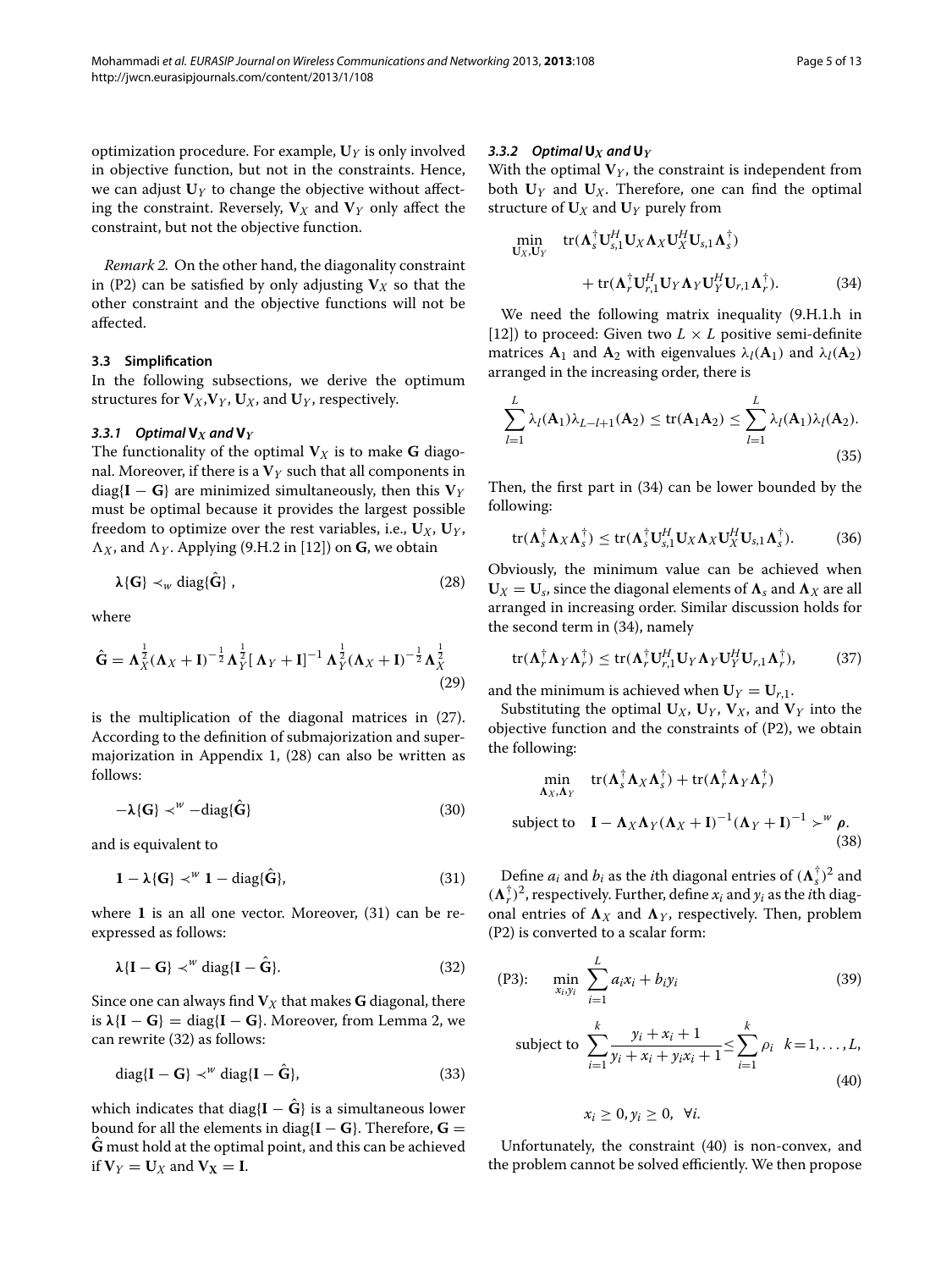Mohammadi *et al. EURASIP Journal on Wireless Communications and Networking* 2013, **2013**:108 Page 6 of 13 http://jwcn.eurasipjournals.com/content/2013/1/108



<span id="page-5-2"></span>the following two convex bounds for each summand on the left-hand side of [\(40\)](#page-4-4):

$$
\frac{y_i + x_i + 1}{y_i + x_i + y_i x_i + 1} \le \frac{y_i + x_i + 2}{y_i + x_i + y_i x_i + 1},
$$
\n(41)

$$
\frac{y_i + x_i + 1}{y_i + x_i + y_i x_i + 1} \ge \frac{y_i + x_i}{y_i + x_i + y_i x_i}.
$$
 (42)

<span id="page-5-1"></span><span id="page-5-0"></span>Replacing the corresponding term in [\(40\)](#page-4-4) by the righthand side (RHS) in [\(41\)](#page-5-0) or [\(42\)](#page-5-1) while keeping the same objective function, we can obtain the upper or the lower bound of the original problem, respectively. Both the lower bound and the upper bound problems can be solved by the existing convex optimization tools based on the interior point method, e.g., CVX, [\[20](#page-12-11)[,23\]](#page-12-14).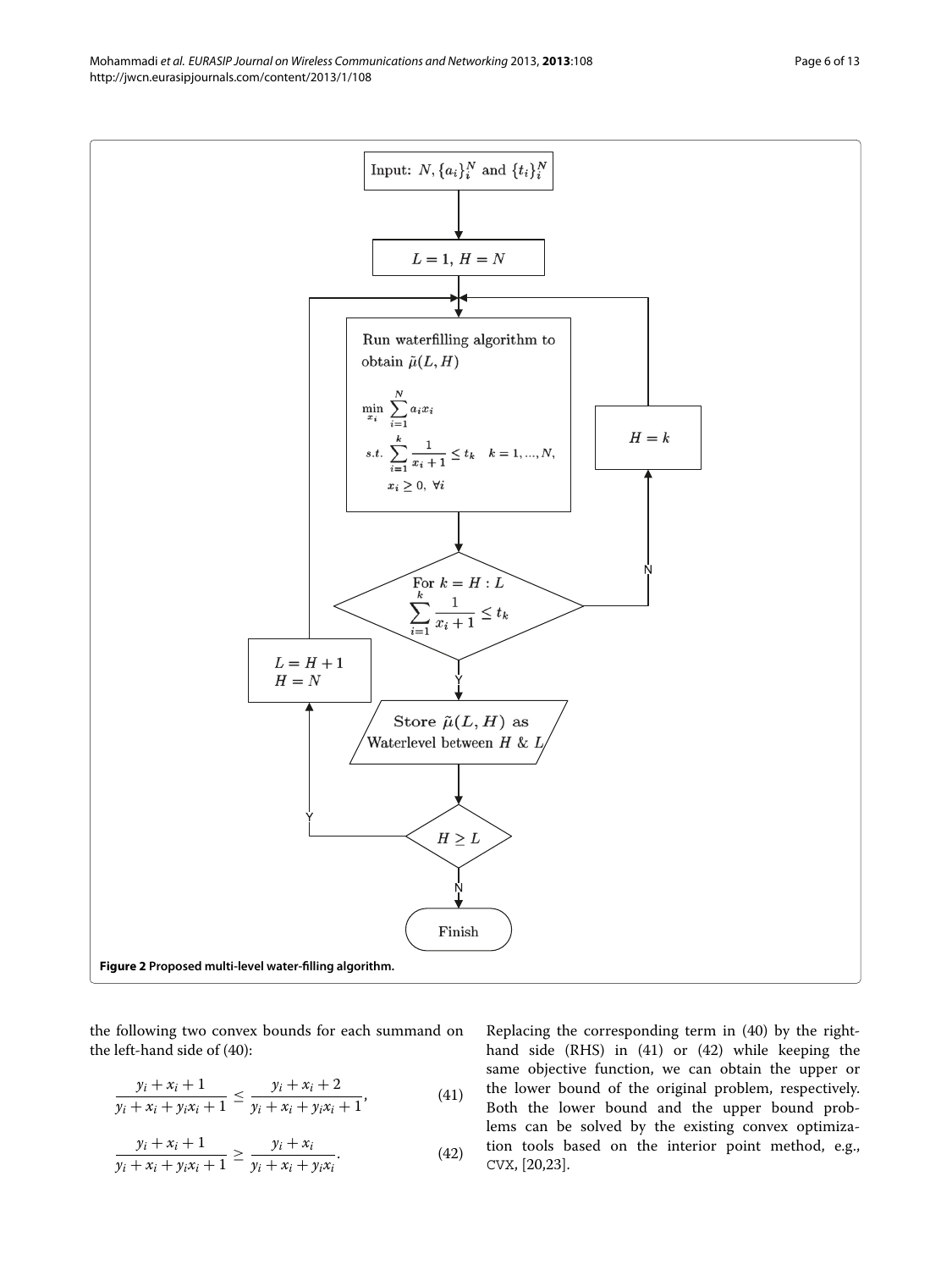Mohammadi *et al. EURASIP Journal on Wireless Communications and Networking 2013, 2013:108* Page 7 of 13 http://jwcn.eurasipjournals.com/content/2013/1/108



# <span id="page-6-2"></span><span id="page-6-0"></span>**4 Algorithm for the upper bound problem**

Power minimization is ensured by considering the minimization of the upper bound of the objective value. Therefore, we take a detailed look into the upper bound problem and target at a more efficient solution. The upper bound problem is restated as follows:

$$
\min_{x_i, y_i} \sum_{i=1}^N a_i x_i + b_i y_i \tag{43}
$$

subject to 
$$
\sum_{i=1}^{k} \frac{1}{x_i + 1} + \frac{1}{y_i + 1} \le \sum_{i=1}^{k} \rho_i \quad k = 1, ..., N,
$$

$$
x_i \ge 0, y_i \ge 0, \quad \forall i.
$$

It is hard to obtain the closed form solution even with the Karush-Kuhn-Tucker (KKT) conditions. Observing the symmetry, we can apply the primal decomposition method [\[23\]](#page-12-14) to break down the problem into two simpler subproblems.

## **4.1 The decomposition method**

<span id="page-6-1"></span>Problem [\(43\)](#page-6-1) can be decomposed into two parallel subproblems together with a master problem connecting as a bridge [\[23\]](#page-12-14). Defining a new auxiliary vector  $t =$  $[t_1, t_2, \ldots, t_N]^T$ , the subproblems are as follows:

$$
\Phi_x(\mathbf{t}) : \min_{x_i} \sum_{i=1}^N a_i x_i
$$
\nsubject to\n
$$
\sum_{i=1}^k \frac{1}{x_i + 1} \le t_k \quad k = 1, \dots, N,
$$
\n
$$
x_i \ge 0, \forall i
$$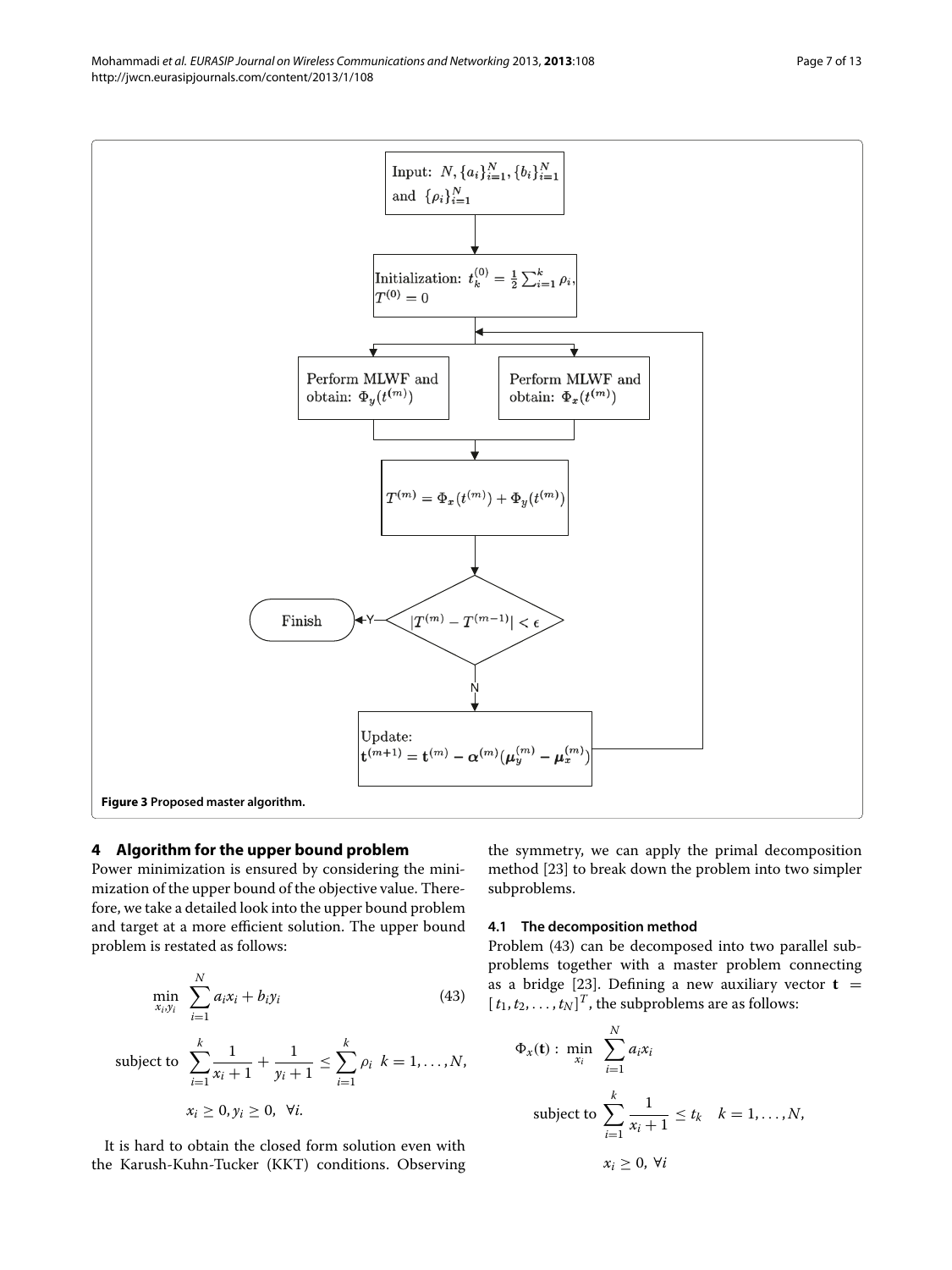$$
\Phi_y(\mathbf{t}): \min_{y_i} \sum_{i=1}^N b_i y_i
$$

subject to 
$$
\sum_{i=1}^{k} \frac{1}{y_i + 1} \leq \sum_{i=1}^{k} \rho_i - t_k \quad k = 1, ..., N,
$$

$$
y_i \geq 0, \forall i
$$

and the master problem is

$$
\min_{\mathbf{t}} \quad \Phi_x(\mathbf{t}) + \Phi_y(\mathbf{t}). \tag{44}
$$

In many cases, the subproblems do not have closedform solution. Therefore, searching the optimum **t** for the master problem can be iteratively done from the subgradient method. Note that the convergence of the decomposed problem to the global optimal point can be guaranteed since [\(43\)](#page-6-1) is convex.

#### **4.2 Solving the subproblems**

The Lagrangian corresponding to  $\Phi_x(\mathbf{t})$  is as follows:

$$
L = \sum_{k=1}^{N} a_k x_k + \sum_{k=1}^{N} \mu_k (\sum_{i=1}^{k} \frac{1}{1 + x_i} - t_k) - \sum_{k=1}^{N} \gamma_k x_k,
$$
\n(45)

and the corresponding KKT conditions are the following:

$$
a_k - \sum_{i=k}^{N} \mu_i \frac{1}{(1+x_k)^2} - \gamma_k = 0,
$$
 (46)

$$
\mu_k(\sum_{i=1}^k \frac{1}{1+x_i} - t_k) = 0,\tag{47}
$$

$$
\sum_{i=1}^{k} \frac{1}{1+x_i} - t_k \le 0,
$$
\n(48)

$$
\gamma_k x_k = 0, \tag{49}
$$

$$
x_k \geq 0, \ \mu_k \geq 0, \ \gamma_k \geq 0. \qquad (50)
$$

For simplicity, we define  $\tilde{\mu}_k = \sum_{i=k}^{N} \mu_i$ . Multiplying both sides of [\(46\)](#page-7-0) by  $x_k$  and combining with [\(49\)](#page-7-1) give the following:

$$
x_k a_k = \tilde{\mu}_k \frac{x_k}{(1 + x_k)^2} \quad \Longrightarrow \quad x_k (a_k (1 + x_k)^2 - \tilde{\mu}_k) = 0. \tag{51}
$$

After a straightforward calculation, we obtain the following:

<span id="page-7-2"></span>
$$
x_k = \begin{cases} (\tilde{\mu}_k^{1/2} a_k^{-1/2} - 1)^+ & \tilde{\mu}_k \ge a_k \\ 0 & \tilde{\mu}_k < a_k \end{cases} . \tag{52}
$$

Based on [\(52\)](#page-7-2), the KKT conditions are reduced to the following:

<span id="page-7-3"></span>
$$
x_k = \begin{cases} (\tilde{\mu}_k^{1/2} a_k^{-1/2} - 1)^+ & \tilde{\mu}_k \ge a_k \\ 0 & \tilde{\mu}_k < a_k, \end{cases}
$$
 (53)

<span id="page-7-5"></span><span id="page-7-4"></span>
$$
\tilde{\mu}_k \le \tilde{\mu}_{k-1},\tag{54}
$$

$$
\sum_{i=1}^{k} \frac{1}{1+x_i} - t_k \le 0.
$$
\n(55)

Next, we propose an efficient algorithm that could find the solution that satisfies [\(53\)](#page-7-3), [\(54\)](#page-7-4), and [\(55\)](#page-7-5) simultaneously.

#### **Algorithm 1** Multi-level water-filling algorithm

**Input:** Number of all positive eigenvalues, all inverse eigenvalues  $\{a_i\}_{i=1}^N$ , and a positive feasible initial vector for **t** =  $[t_1, ..., t_N]^T$ . **Output:** Allocated powers  $\{x_i\}_i^N$  and water levels  $\{\mu_i\}_i^N$ .

- 1: Set <sup>N</sup> equal to the number of variables.
- 2: Set  $H = N$  and  $L = 1$  as the higher and the lower indices of the condition that we consider in the next step.
- 3: Use standard water-filling algorithm to solve the problem subjected to only one condition,  $\sum_{l=L}^{H} \frac{1}{x_l+1} \leq \sum_{l=L}^{H} \rho_l$ , in which

<span id="page-7-0"></span> $\sum_{k=1}^{k} \rho_l = t_k, k = 1, \ldots, L$ . Denote the water level from the standard water-filling algorithm at this step as  $\tilde{\mu}(L, H)$ .

- 4: Check if for each  $k$  ( $L \le k \le H$ ), the conditions [\(55\)](#page-7-5) are satisfied, starting from  $k = H$  to  $k = L$ .
- 5: If a condition in [\(55\)](#page-7-5) is not satisfied for a certain  $l_0$  $(L \le l_0 \le H)$ , set  $H = l_0$  then go to step 3. If [\(55\)](#page-7-5) is satisfied for all  $L < k < H$ , then  $\tilde{\mu}(L, H)$  is the water level for all these indices.
- <span id="page-7-1"></span>6: If  $H > L$ , put  $H = N$  and  $L = H + 1$  and go to step 3, or else, finish the algorithm.

The standard water-filling algorithm embedded in step 3 can be found in Appendix [2.](#page-11-7) For an explicit demonstration, we present the algorithm in a diagram in Figure [2.](#page-5-2)

We next need to prove the optimality of the above MLWF. Since the problem is convex, the output of the algorithm is the optimal solution if and only if all of the KKT conditions are satisfied. The conditions [\(55\)](#page-7-5) are simultaneously satisfied from the step 4 in the algorithm. Condition [\(53\)](#page-7-3) is itself satisfied by the nature of the water-filling algorithm, that is the water levels are always non-negative. The above MLWF algorithm satisfies [\(54\)](#page-7-4) as well, as seen from the following lemma.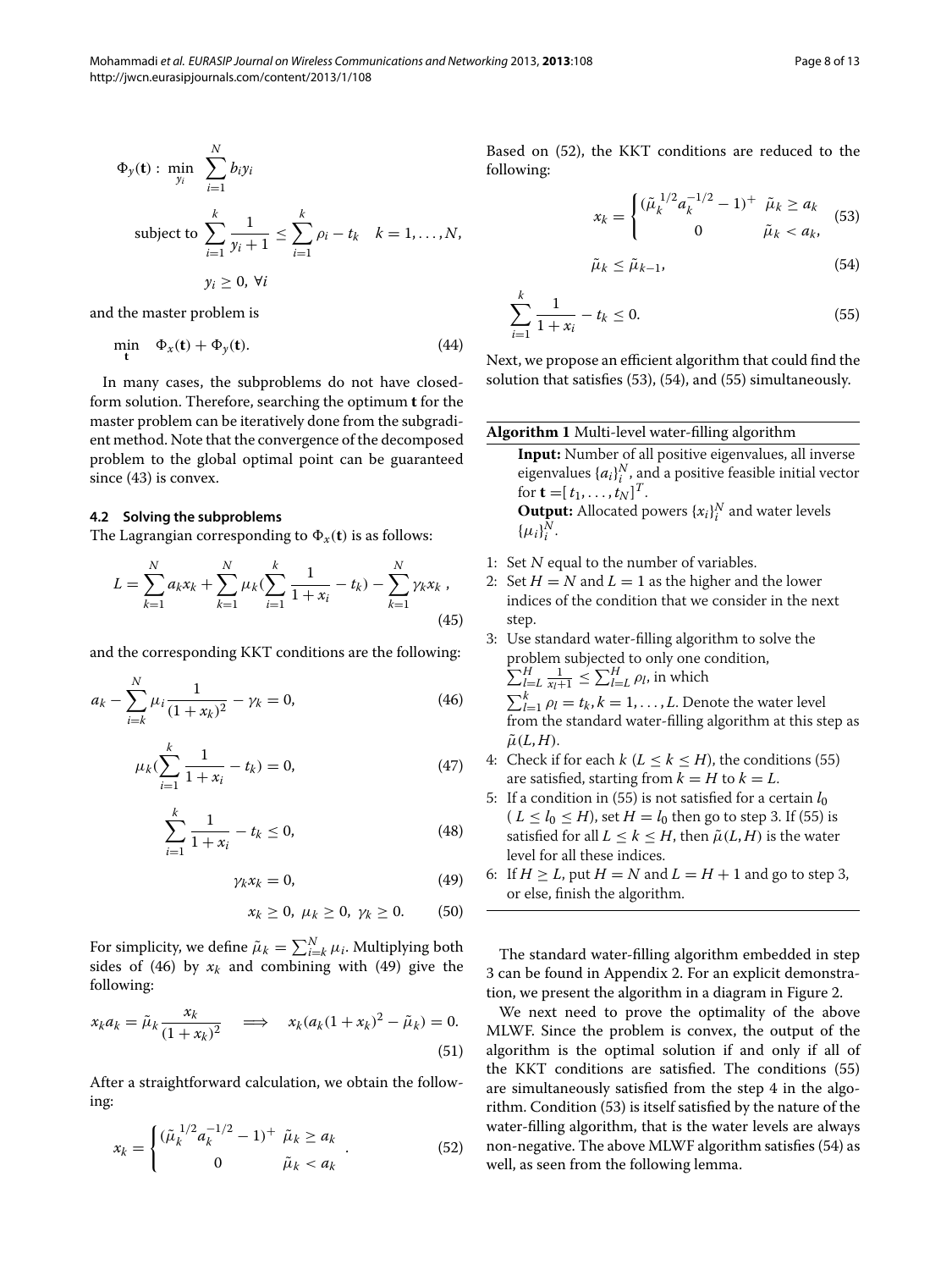**Lemma 1.** *Successive water levels achieved by the proposed MLWF algorithm are ordered decreasingly.*

*Proof.* The algorithm has two loops: one is the inner loop 'steps  $3 \rightarrow 4 \rightarrow 5 \rightarrow 3'$  and the other is the outer loop 'steps  $3 \rightarrow 4 \rightarrow 5 \rightarrow 6 \rightarrow 3$ '. Each time when the inner loop finishes, one water level  $\tilde{\mu}(L, H)$  will be achieved. Then, we proceed to compute other water levels. In the inner loop, we first adopt the water level given by standard water-filling algorithm. Our hypothesis is that the aforementioned water level satisfies all of the conditions [\(55\)](#page-7-5). Then, we check our hypothesis by searching whether there is a  $k = l_0$  for which the corresponding condition in [\(55\)](#page-7-5) is violated.

Assume  $l_0$  with  $1 \leq L < l_0 < H \leq N$  is the point at which the inner loop finishes, i.e.,  $\tilde{\mu}(L, l_0)$  satisfies all the conditions from *L* to *l*<sub>0</sub>. At this point,  $\sum_{i=L}^{l_0} \frac{1}{x_i+1}$  =  $\sum_{i=1}^{l_0} \rho_i$  is true due to the fact that the constraint holds with equality in the standard water-filling algorithm. Moreover,  $\tilde{\mu}(L, H) < \tilde{\mu}(L, l_0)$  holds since  $\tilde{\mu}(L, H)$  is not large enough to satisfy [\(55\)](#page-7-5) with  $k = l_0$ , though it satisfies all of the conditions from  $k = H$  to  $k = l_0 + 1$ . On the other hand, we have

<span id="page-8-1"></span>
$$
\tilde{\mu}(L, l) < \tilde{\mu}(L, H), \qquad l_0 + 1 \le l \le H,\tag{56}
$$

since, based on our assumption, conditions [\(55\)](#page-7-5) with index greater than  $l_0$  are satisfied with the water level introduced by  $\tilde{\mu}(L, H)$ . From [\(56\)](#page-8-1) and  $\tilde{\mu}(L, H) < \tilde{\mu}(L, l_0)$ , we conclude that

<span id="page-8-4"></span>
$$
\tilde{\mu}(L, l) < \tilde{\mu}(L, l_0), \quad l_0 + 1 \le l \le H.
$$
\n(57)

The search for the next water level (of course in the following inner loop), is between  $H = N$  and  $L = l_0 + 1$ . We then only need to prove  $\tilde{\mu}(l, l_0 + 1) < \tilde{\mu}(1, l_0)$ ,  $l_0 + 1 \leq$  $l \leq H$ . First, we know  $\tilde{\mu}(L, l)$  satisfies

$$
\sum_{i=L}^{l} \frac{1}{x_i + 1} = \sum_{i=L}^{l} \rho_i.
$$
 (58)

From the last inner loop, we know that applying  $\tilde{\mu}(L, l)$  on the condition  $\sum_{i=L}^{l_0} \frac{1}{x_i+1} \le \sum_{i=L}^{l_0} \rho_i$ , does not work, i. e.,

$$
\sum_{i=1}^{l_0} \frac{1}{x_i + 1} > \sum_{i=1}^{l_0} \rho_i.
$$
 (59)

Therefore, using  $\tilde{\mu}(L, l)$  in both [\(58\)](#page-8-2) and [\(59\)](#page-8-3) yields  $\sum_{i=l_0+1}^{l} \frac{1}{x_i+1} < \sum_{i=l_0+1}^{l} \rho_i$ . On the other hand,  $\tilde{\mu}(l_0+1, l)$ gives  $\sum_{i=l_0+1}^{l} \frac{1}{x_i+1} = \sum_{i=l_0+1}^{l} \rho_i$ . Therefore, we infer  $\tilde{\mu}(l_0 + 1, l) < \tilde{\mu}(L, l)$ . Together with [\(57\)](#page-8-4), we conclude  $\tilde{\mu}(l_0 + 1, l) < \tilde{\mu}(L, l_0)$ .

Meanwhile, the subproblem  $\Phi_{\gamma}(\mathbf{t})$  can be solved with the same MLWF, which will not be restated here.

**Algorithm 2** The master algorithm

**Input:** The number of all positive eigenvalues (N), all inverted eigenvalues  $\{a_i\}_{i=1}^N$  and  $\{b_i\}_{i=1}^N$ , and all  $power\{\rho_i\}_{i=1}^N$ . **Output:** Allocated powers  $\{x_i\}_{i=1}^N$  and  $\{y_i\}_{i=1}^N$ , and water levels  $\{\mu_{i,x}\}_{i=1}^N$  and  $\{\mu_{i,y}\}_{i=1}^N$  obtained from MLWF.

- 1: Choose a positive increasing vector for **t**, e.g.,  $t_k = \frac{1}{2} \sum_{i=1}^k \rho_i$ . Set the initial objective value  $T^{(0)} = 0$ ;
- 2: Obtain the solution and water levels of  $\Phi_x(\mathbf{t})$  and  $\Phi_y(\mathbf{t})$ from MLWF algorithm;
- 3: Calculate the objective function in the <sup>m</sup>th iteration as  $T^{(m)} = \Phi_x(\mathbf{t}) + \Phi_y(\mathbf{t})$ . If  $|T^{(m)} - T^{(m-1)}| < \epsilon$ , then terminate the algorithm; otherwise, go to the next step.
- 4: Use subgradient of  $\Phi_x(\mathbf{t}) + \Phi_y(\mathbf{t})$  to update **t** as  ${\bf t}^{(m+1)}={\bf t}^{(m)}-\alpha^{(m)}(\mu_{y}^{(m)}-\mu_{x}^{(m)})$ , where  $\alpha^{(m)}$  is the step size of the <sup>m</sup>th iteration, while  $\boldsymbol{\mu}_y^{(m)} = [\mu_{1,y}, \dots, \mu_{N,y}]^T$  and  $\boldsymbol{\mu}_x^{(m)} = [\mu_{1,x}, \dots, \mu_{N,x}]^T$ . Go to step 2.

This algorithm is presented by a diagram in Figure [3.](#page-6-2)

#### <span id="page-8-0"></span>**5 Simulation results**

In this section, we numerically examine the performance of the proposed method. For all examples, we assume that the channel matrices  $(H_r$  and  $H_s$ ) have independent and identically distributed Gaussian entries with zero mean and variance 1. We consider  $6 \times 6 \times 6$  MIMO relay system, and 1000 Monte-Carlo runs are taken for average. The upper bound optimization will be solved both by the proposed decomposition algorithms and by the CVX convex optimization toolbox [\[20\]](#page-12-11), while the lower-bounded optimization will only be solved by CVX. Moreover, we also compare the proposed solutions with a suboptimal method and a trivial method listed in the following:

<span id="page-8-3"></span><span id="page-8-2"></span>1. Diagonalization method. We reduce the problem into a scalar problem using SVD of channel matrices. If we consider the structure of  $\mathbf{B} = \mathbf{U}_s \mathbf{\Lambda_B}$  and  $\mathbf{F} = \mathbf{U}_r \mathbf{\Lambda}_F \mathbf{V}_s^H$ , we can reduce the problem into a simple scalar problem. In this method we basically choose the precoding matrices to match the channel matrices. The optimization problem of [\(10\)](#page-2-3) is simplified to the following:

<span id="page-8-5"></span>(P4): 
$$
\min_{x_i, y_i} \sum_{i=1}^{L} a_i x_i + b_i y_i
$$
 (60)  
subject to 
$$
\frac{y_i + x_i + 1}{y_i + x_i + y_i x_i + 1} \le \rho_i \quad \forall i
$$

$$
x_i \ge 0, y_i \ge 0, \quad \forall i,
$$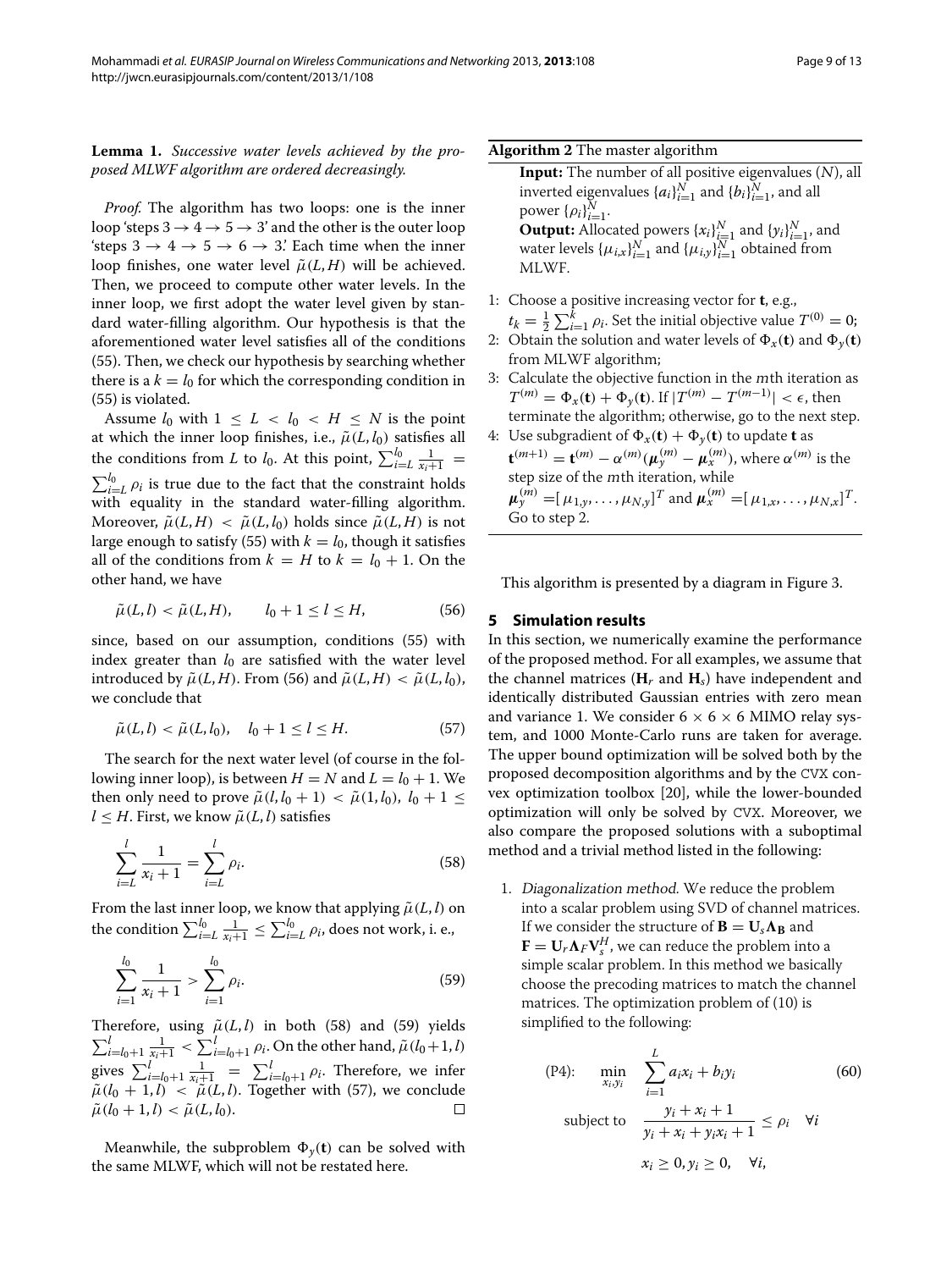

<span id="page-9-0"></span>where  $a_i$ ,  $b_i$ ,  $x_i$ , and  $y_i$  are the *i*th diagonal entries of  $(\mathbf{\Lambda}_{s}^{\dagger})^{2}$ ,  $(\mathbf{\Lambda}_{r}^{\dagger})^{2}$ ,  $\mathbf{\Lambda}_{B}$ , and  $\mathbf{\Lambda}_{F}$ , respectively. Note that the problem in [\(60\)](#page-8-5) is a special case of (P3) in [\(39\)](#page-4-5).

2. Naive method. We consider a solution that satisfies all of the constraints in [\(43\)](#page-6-1) with equality. In this method, x and y are given by the following:

$$
x=y=2/\pmb{\rho}-\mathbf{1}.
$$

In the first example, we take equal QoS requirements for all data streams. The total consumed powers versus MSE are depicted in Figure [4](#page-9-0) for the upper bound with

the proposed method, the upper bound with CVX, the lower bound, and the suboptimal diagonalization method with CVX, as well as the naive method. It can be observed that the performance of the decomposition method is exactly the same as the one obtained from CVX. We can also observe that the lower and the upper bounds are quite tight at high SNR when they meet each other. The numerical results from the diagonalization method depicts weaker performance than the proposed method with roughly 2 dB more power consumption. The naive method, on the other hand, has the poorest performance and requires more power than the proposed method (roughly 3 dB).

<span id="page-9-1"></span>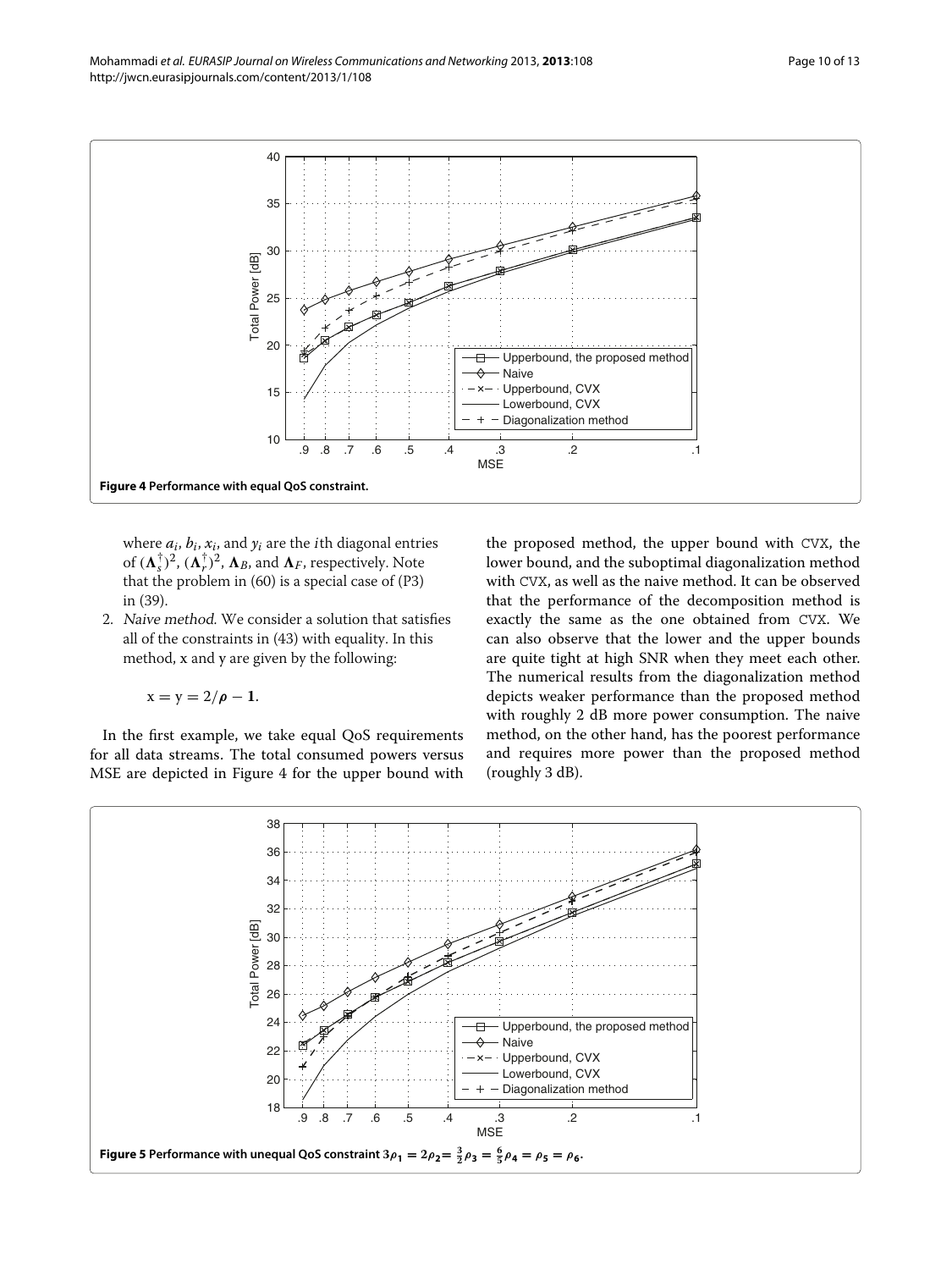<span id="page-10-2"></span>

|  |  |  | Table 1 Average time spent by each approach |
|--|--|--|---------------------------------------------|
|--|--|--|---------------------------------------------|

| Case        | Proposed decomposition (s) | CUX(s) |
|-------------|----------------------------|--------|
| Equal MSE   | 04377                      | 3.2094 |
| Unequal MSE | 0.2237                     | 26747  |

The performances with unequal QoS constraints are presented in Figure [5,](#page-9-1) where the QoS vector is chosen as  $\rho = \rho [1, 1.5, 2, 2.5, 3, 3]^T$ . One may notice that all curves are about 2 dB higher than those in Figure [4.](#page-9-0)

This is because the smallest QoS constraint drags down the overall performance and thus demands for more power. Once again, we find that the upper bound and the lower bound are quite close to each other especially at high SNR values. Meanwhile, the proposed method coincides with the upper bound from the CVX. Moreover, the advantage of the proposed method over the suboptimal diagonalization method and the naive method is fairly explicit.

We also measure the average running time for the proposed method and the upper bound with CVX, measured in MATLAB. The results are shown in Table [1.](#page-10-2)

*Remark 3.* Note that resorting to simulation cannot serve as a rigorous measurement of the complexity analysis. Nevertheless, the large difference in the running time fairly indicates the much higher efficiency of the proposed decomposition method over the regular convex optimization tool.

The effect of the number of antennas on each node is also investigated here. We set the QoS requirements for all data streams as 0.2 and vary the number of antennas from 2 to 9. The results are displayed in Figure [6.](#page-10-3)

# <span id="page-10-0"></span>**6 Conclusion**

In this paper, we considered the joint design of source precoding matrix and relay precoding matrix in a two-hop AF MIMO relay network. We minimized the power consumption subject to a set of predefined QoS constraints of each data stream. Using matrix calculus and majorization theory, we simplified the original matrix-valued problem to a relatively simpler scalar one and proposed two bounding problems that are convex and can be solved efficiently. We specifically designed a primary decomposition method to solve the upper bound problem that has less complexity than directly applying the interior point method. Numerical examples are provided to corroborate the proposed studies.

# <span id="page-10-1"></span>**Appendix 1**

# **Basics of majorization theory**

Here, we briefly introduce the basics of majorization theory while the more comprehensive discussion can be found in [\[12\]](#page-12-3).

**Definition 1.** *If for any vector*  $x = [x_1, x_2, \ldots, x_n] \in \mathbb{R}^n$ , let

$$
x_{(1)} \leq \ldots \leq x_{(n)}
$$

*represents the elements of* x *in an increasing order. Similarly, assume*

$$
x_{[1]} \geq \ldots \geq x_{[n]}
$$

*represents the elements of* x *in a decreasing order.*

<span id="page-10-3"></span>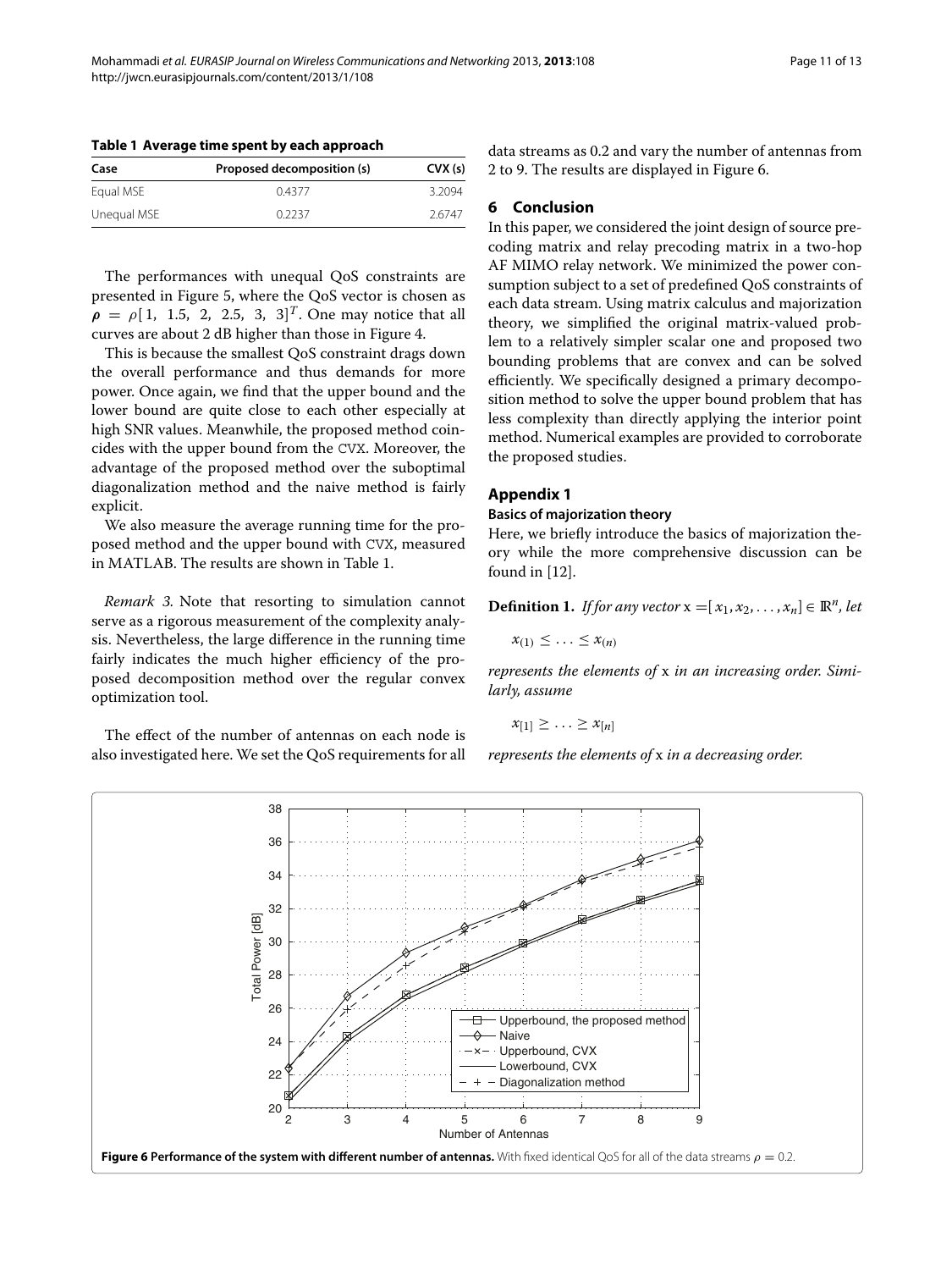**Definition 2.** *For any*  $x, y \in \mathbb{R}^n$ , x *is majorized by* y *if* 

$$
\sum_{i=1}^{k} x_{(i)} \ge \sum_{i=1}^{k} y_{(i)}, \quad 1 \le k \le n-1 \tag{61}
$$

$$
\sum_{i=1}^{n} x_{(i)} = \sum_{i=1}^{n} y_{(i)},
$$
\n(62)

*and is denoted by*  $x \prec y$  *or*  $y \succ x$ *.* 

**Definition 3.** [\[12\]](#page-12-3) For any  $x, y \in \mathbb{R}^n$ , x is weakly superma*jorized by* y *if*

$$
\sum_{i=1}^{k} x_{(i)} \ge \sum_{i=1}^{k} y_{(i)}, \quad 1 \le k \le n.
$$
 (63)

*We denote this with*  $x \prec^w y$  *(or equivalently*  $y \succ^w x$ *). Also,* x *is weakly submajorized by* y *if*

$$
\sum_{i=1}^{k} x_{[i]} \le \sum_{i=1}^{k} y_{[i]}, \quad 1 \le k \le n.
$$
 (64)

*We denote this with*  $x \prec_w y$  *(or equivalently*  $y \succ_w x$ *).* 

**Lemma 2.** (9.B.1 in [\[12\]](#page-12-3)) Let M be an  $n \times n$  Hermi*tian matrix with a vector diag*{M} *denoting its diagonal elements and let vector λ*{M} *contain its eigenvalues. Then,*

 $diag\{M\} \prec diag\{M\} \prec \lambda\{M\}$ 

 $where \text{ } diag\{M\}_i = mean(diag\{M\}).$ 

*Reversely, given vectors* a *and* b *with*  $a \prec b$ *, then there exists an n* × *n Hermitian matrix* M *whose diagonal elements are* a *and eigenvalues are* b*.*

**Lemma 3.** *(5.A.9 in [\[12\]](#page-12-3)) For any* a *and* b *satisfying* a  $\prec^w$ b*, there exists a vector* x *such that*

$$
x \prec b, \qquad a \geq x.
$$

# <span id="page-11-7"></span>**Appendix 2**

# **Standard water-filling algorithm**

A standard water-filling algorithm will be used to solve the following convex problem which appeared in our MLWF algorithm:

$$
\min_{x_i} \quad \sum_{i=1}^N a_i x_i \tag{65}
$$

subject to 
$$
\sum_{i=1}^{N} \frac{1}{x_i + 1} \leq \rho_k, \quad x_i \geq 0, \quad \forall i.
$$

The water-filling algorithm that yields the optimum  $x_i$ 's is given by the following:

**Input:** The number of all positive eigenvalues <sup>N</sup>, all inverse eigenvalues  $\{a_i\}_i^N$ , and a positive feasible initial vector for *ρi*.

**Output:** Allocated powers  $\{x_i\}_i^N$  and the optimum water level  $\{\mu\}$ .

1. Sort all of the eigenvalues in the increasing order and  $a_{N+1} = \infty$ . Set  $L = N$ .

2. If 
$$
a_L = a_{L+1}
$$
, then  $L = L - 1$ . Set  $\mu = a_N$ 

3. If 
$$
\mu \le \frac{\sum_{i=1}^{N} a_i^{1/2}}{(\rho - (N-L))^2}
$$
, then the optimum solution is  
\n $\mu = \frac{\sum_{i=1}^{N} a_i^{1/2}}{(\rho - (N-L))^2}$  and  $x_i = \mu^{1/2} a_i^{-1/2} - 1$ , or else, go to the next step.

4. Set  $L = L - 1$  and  $\mu = a_L$  go back to step 3.

# **Endnotes**

aDual-hop relay network is of particular importance and has been the most frequently studied type in the past decades.

bWe assume perfect channel knowledge in this paper, while the channel estimation can be performed by the method in [\[24\]](#page-12-15).

#### **Competing interests**

The authors declare that they have no competing interests.

#### **Acknowledgements**

This work was supported in part by the National Basic Research Program of China (973 Program) under grants 2013CB336600 and 2012CB316102, the National Natural Science Foundation of China under grant 61201187, and the Tsinghua University Initiative Scientific Research Program under grant 20121088074. Jafar Mohammadi's work was also supported by Helmholtz Research School on Security Technologies. Y. Rong's work was supported under Australian Research Council's Discovery Projects funding scheme (project numbers DP110100736, DP110102076).

#### **Author details**

<sup>1</sup> School of Engineering and Sciences, Jacobs University Bremen, Bremen, 28759, Germany. <sup>2</sup>Tsinghua National Laboratory for Information Science and Technology, Beijing, 100084, China. 3Electrical and Computer Engineering, Curtin University of Technology, Bentley, WA 6102, Australia. 4Department of Electronics Engineering, Shanghai Jiaotong University, Shanghai, 200240, China.

#### Received: 31 May 2012 Accepted: 25 March 2013 Published: 19 April 2013

#### **References**

- <span id="page-11-0"></span>1. JN Laneman, GW Wornell, Distributed space time block coded protocols for exploiting cooperative diversity in wireless networks. IEEE Trans. Inform. Theory. **49**, 2415–2425 (2003)
- <span id="page-11-1"></span>2. JN Laneman, DNC Tse, GW Wornell, Cooperative diversity in wireless networks: efficient protocols and outage behavior. IEEE Trans. Inform. Theory. **50**, 3062–3080 (2004)
- <span id="page-11-2"></span>3. EC Van De Meulen, Three-terminal communication channels. Adv. Appl. Prob. **3**, 120–154 (1971)
- 4. H Sato, Information transmission through a channel with relay, Technical Report B7-67, The Aloha System, University of Hawaii, Honolulu (1976)
- <span id="page-11-3"></span>5. T Cover, A El Gamal, Capacity theorems for the relay channel. IEEE Trans. Inform. Theory. **25**, 572–584 (1979)
- <span id="page-11-4"></span>6. IE Telatar, Capacity of multi-antenna Gaussian channels. Eur. Trans. Telecom. **10**, 585–595 (1999)
- <span id="page-11-5"></span>7. X Tang, Y Hua, Optimal design of non-regenerative MIMO wireless relays. IEEE Trans. Wireless Commun. **6**(4), 1398–1407 (2007)
- <span id="page-11-6"></span>8. I Hammerstrom, A Wittneben, Power allocation schemes for amplify-and-forward MIMO-OFDM relay links. IEEE Trans. Wireless Commun. **6**(8), 2798–2802 (2007)